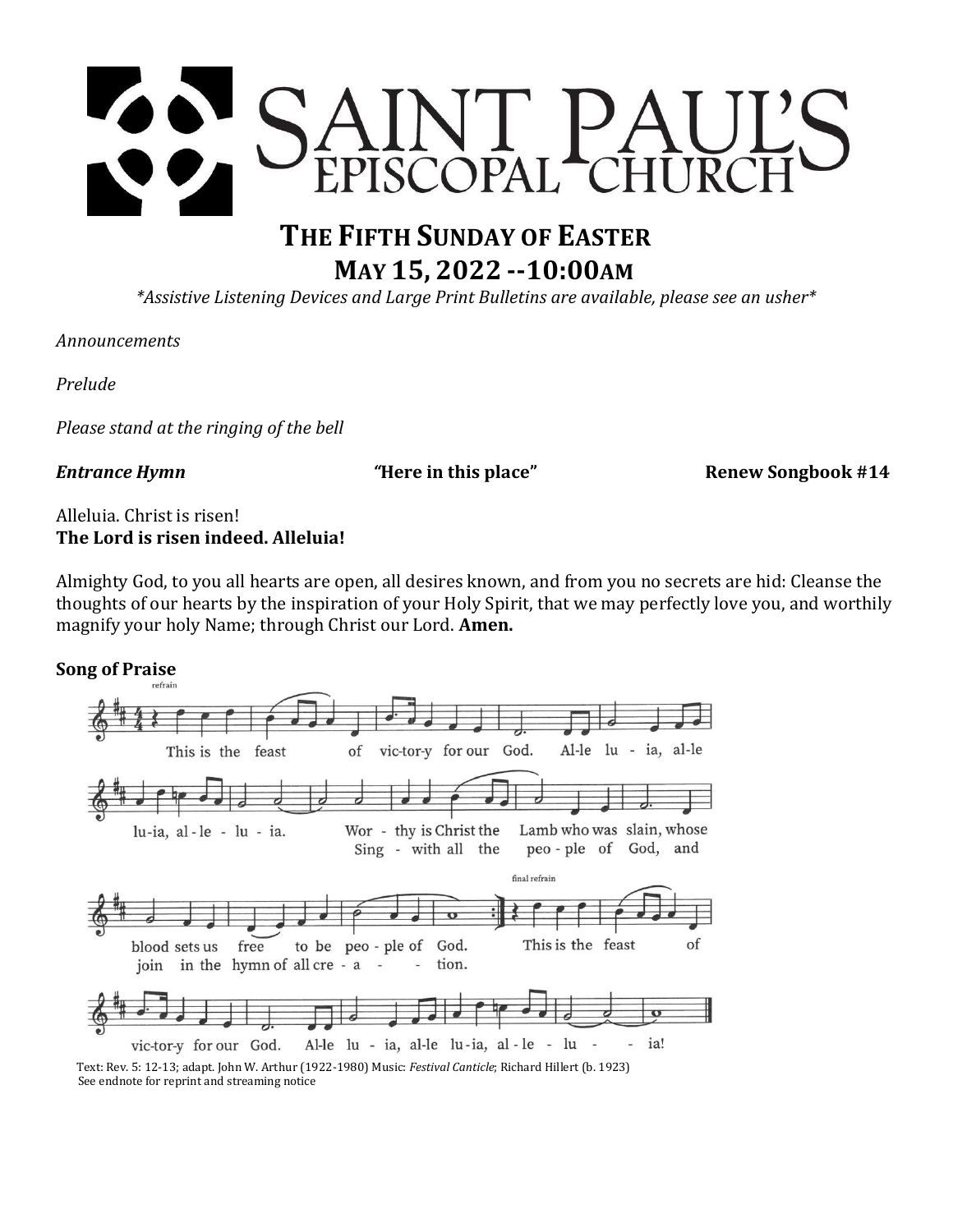### The Lord be with you. **And also with you.** Let us pray.

Almighty God, whom truly to know is everlasting life: Grant us so perfectly to know your Son Jesus Christ to be the way, the truth, and the life, that we may steadfastly follow his steps in the way that leads to eternal life; through Jesus Christ your Son our Lord, who lives and reigns with you, in the unity of the Holy Spirit, one God, for ever and ever. *Amen.*

# *The Lessons*

# *A reading from Acts 11:1-18*

Now the apostles and the believers who were in Judea heard that the Gentiles had also accepted the word of God. So when Peter went up to Jerusalem, the circumcised believers criticized him, saying, "Why did you go to uncircumcised men and eat with them?" Then Peter began to explain it to them, step by step, saying, "I was in the city of Joppa praying, and in a trance I saw a vision. There was something like a large sheet coming down from heaven, being lowered by its four corners; and it came close to me. As I looked at it closely I saw four-footed animals, beasts of prey, reptiles, and birds of the air. I also heard a voice saying to me, `Get up, Peter; kill and eat.' But I replied, `By no means, Lord; for nothing profane or unclean has ever entered my mouth.' But a second time the voice answered from heaven, `What God has made clean, you must not call profane.' This happened three times; then everything was pulled up again to heaven. At that very moment three men, sent to me from Caesarea, arrived at the house where we were. The Spirit told me to go with them and not to make a distinction between them and us. These six brothers also accompanied me, and we entered the man's house. He told us how he had seen the angel standing in his house and saying, `Send to Joppa and bring Simon, who is called Peter; he will give you a message by which you and your entire household will be saved.' And as I began to speak, the Holy Spirit fell upon them just as it had upon us at the beginning. And I remembered the word of the Lord, how he had said, `John baptized with water, but you will be baptized with the Holy Spirit.' If then God gave them the same gift that he gave us when we believed in the Lord Jesus Christ, who was I that I could hinder God?" When they heard this, they were silenced. And they praised God, saying, "Then God has given even to the Gentiles the repentance that leads to life."

The Word of the Lord. **Thanks be to God.**

*Psalm 148 (Read responsively by whole verse)*

1 Hallelujah! Praise the LORD from the heavens; \* praise him in the heights. **2 Praise him, all you angels of his; \* praise him, all his host.** 3 Praise him, sun and moon; \* praise him, all you shining stars. **4 Praise him, heaven of heavens, \* and you waters above the heavens.** 5 Let them praise the Name of the LORD; \* for he commanded, and they were created. **6 He made them stand fast for ever and ever; \* he gave them a law which shall not pass away.**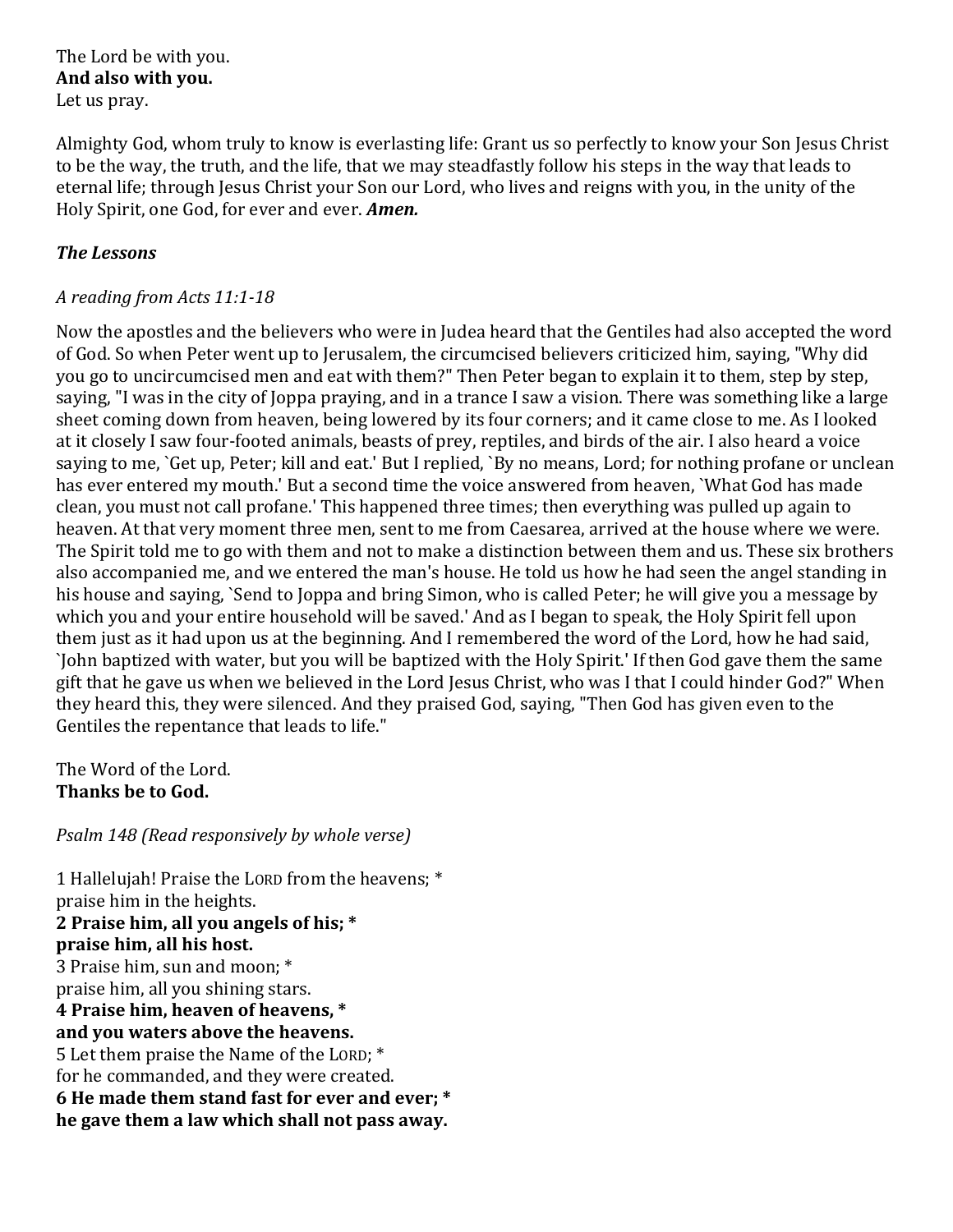7 Praise the LORD from the earth, \* you sea-monsters and all deeps; **8 Fire and hail, snow and fog, \* tempestuous wind, doing his will;** 9 Mountains and all hills, \* fruit trees and all cedars; **10 Wild beasts and all cattle, \* creeping things and winged birds;** 11 Kings of the earth and all peoples, \* princes and all rulers of the world; **12 Young men and maidens, \* old and young together.** 13 Let them praise the Name of the LORD, \* for his Name only is exalted, his splendor is over earth and heaven. **14 He has raised up strength for his people and praise for all his loyal servants, \* the children of Israel, a people who are near him. Hallelujah!**

*A reading from Revelation 21:1-6*

I saw a new heaven and a new earth; for the first heaven and the first earth had passed away, and the sea was no more. And I saw the holy city, the new Jerusalem, coming down out of heaven from God, prepared as a bride adorned for her husband. And I heard a loud voice from the throne saying, "See, the home of God is among mortals. He will dwell with them as their God; they will be his peoples, and God himself will be with them;

he will wipe every tear from their eyes. Death will be no more; mourning and crying and pain will be no more,

for the first things have passed away." And the one who was seated on the throne said, "See, I am making all things new." Also he said, "Write this, for these words are trustworthy and true." Then he said to me, "It is done! I am the Alpha and the Omega, the beginning and the end. To the thirsty I will give water as a gift from the spring of the water of life."

The Word of the Lord. **Thanks be to God.**



*The Holy Gospel of our Lord Jesus Christ according John*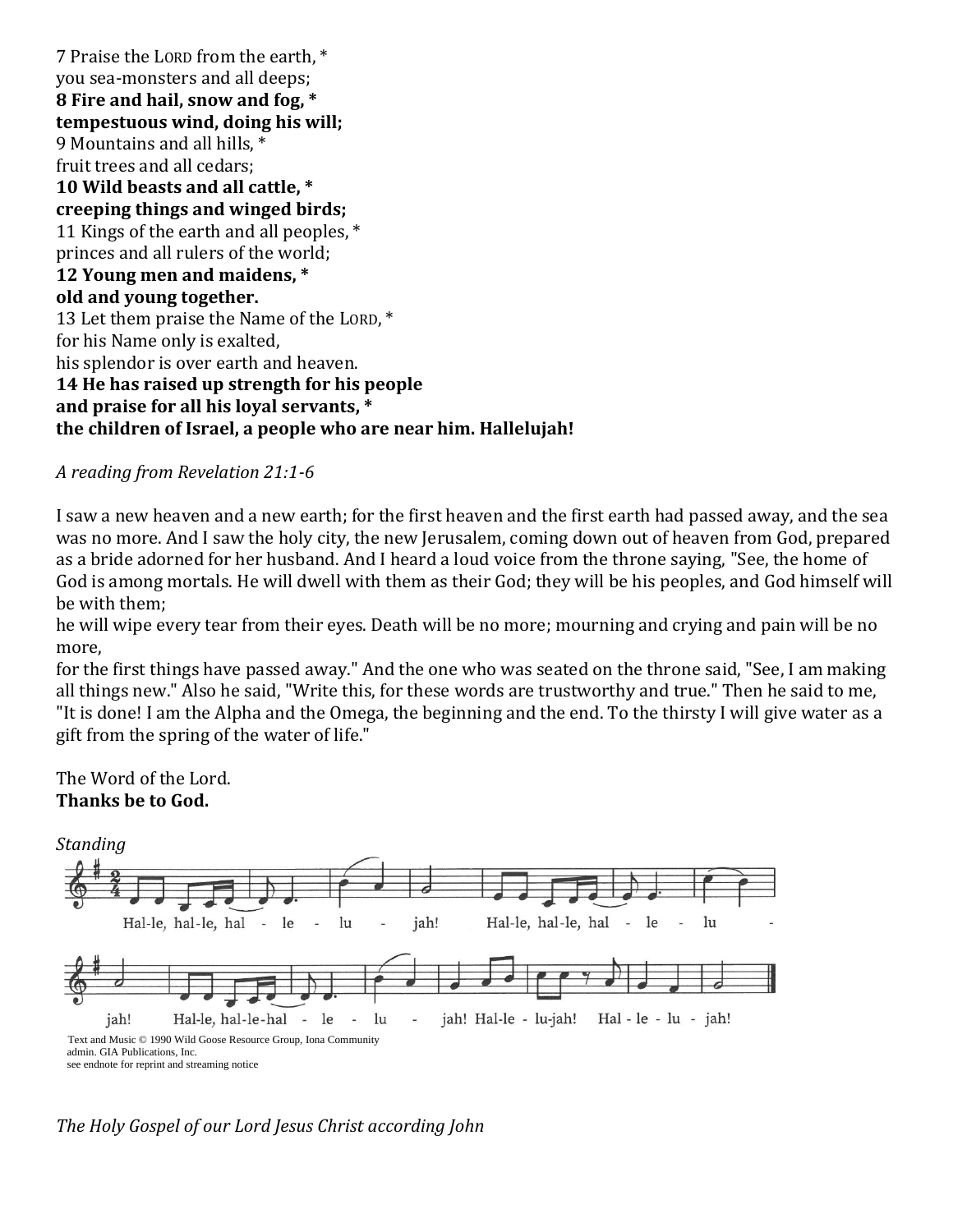## **Glory to you, Lord Christ.**

### John 13:31-35

At the last supper, when Judas had gone out, Jesus said, "Now the Son of Man has been glorified, and God has been glorified in him. If God has been glorified in him, God will also glorify him in himself and will glorify him at once. Little children, I am with you only a little longer. You will look for me; and as I said to the Jews so now I say to you, 'Where I am going, you cannot come.' I give you a new commandment, that you love one another. Just as I have loved you, you also should love one another. By this everyone will know that you are my disciples, if you have love for one another."

The Gospel of the Lord. **Praise to you, Lord Christ.**

*The Sermon The Rev. Dr. Brent Norris*

*Standing The Nicene Creed*

**We believe in one God, the Father, the Almighty, maker of heaven and earth, of all that is, seen and unseen.**

**We believe in one Lord, Jesus Christ, the only Son of God, eternally begotten of the Father, God from God, Light from Light, true God from true God, begotten, not made, of one Being with the Father. Through him all things were made. For us and for our salvation he came down from heaven: by the power of the Holy Spirit he became incarnate from the Virgin Mary, and was made man. For our sake he was crucified under Pontius Pilate; he suffered death and was buried. On the third day he rose again in accordance with the Scriptures; he ascended into heaven and is seated at the right hand of the Father. He will come again in glory to judge the living and the dead, and his kingdom will have no end.**

**We believe in the Holy Spirit, the Lord, the giver of life, who proceeds from the Father and the Son. With the Father and the Son he is worshiped and glorified. He has spoken through the Prophets. We believe in one holy catholic and apostolic Church. We acknowledge one baptism for the forgiveness of sins. We look for the resurrection of the dead, and the life of the world to come. Amen.**

### *Prayers of the People* **Form VI**

In peace, we pray to you, Lord God. *Silence* For all people in their daily life and work; *For our families, friends, and neighbors, and for those who are alone.*

For this community, the nation, and the world; *For all who work for justice, freedom, and peace.*

For the just and proper use of your creation; *For the victims of hunger, fear, injustice, and oppression.*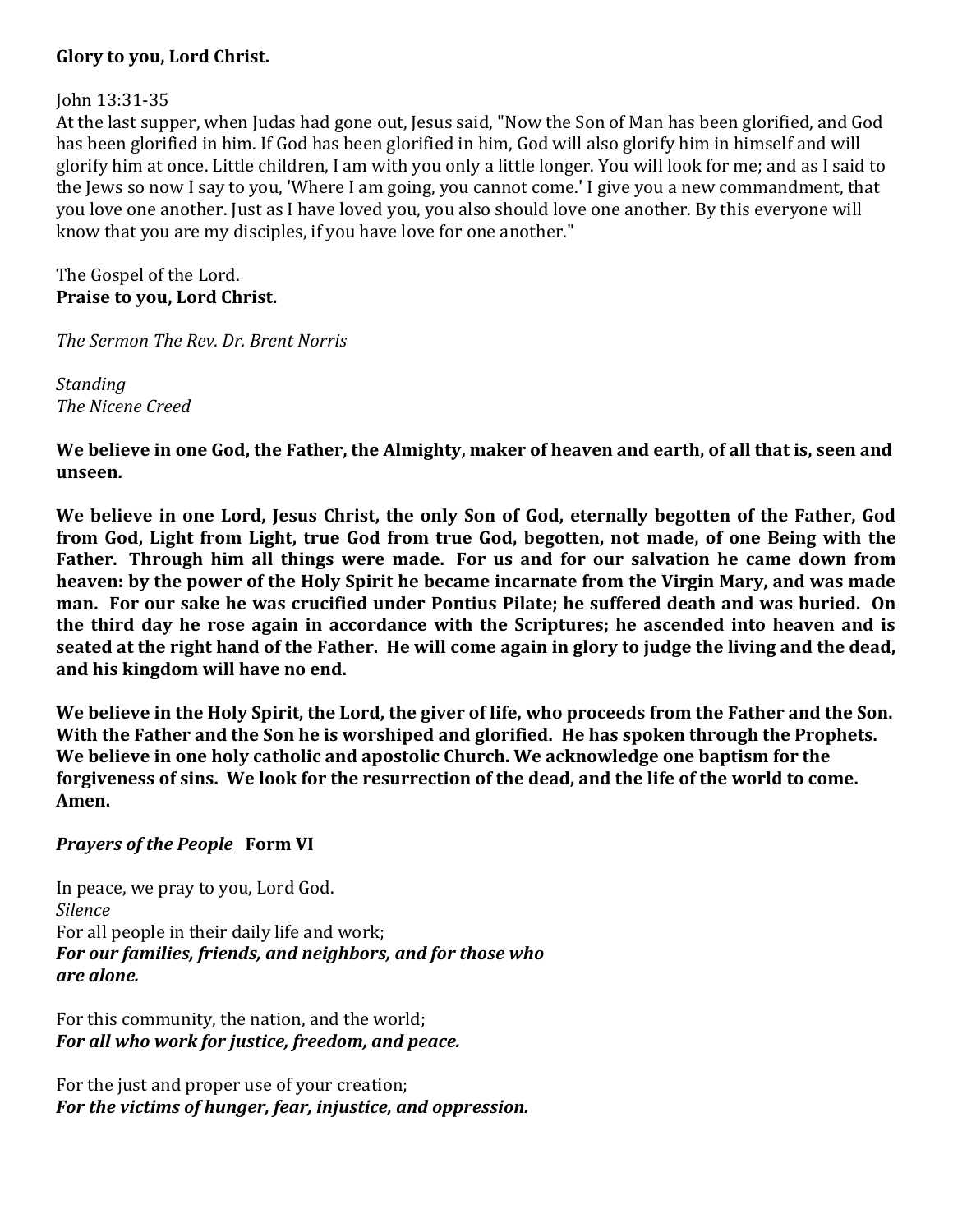For all who are in danger, sorrow, or any kind of trouble; *For those who minister to the sick, the friendless, and the needy.*

For the peace and unity of the Church of God; *For all who proclaim the Gospel, and all who seek the Truth.*

For Michael, our Presiding Bishop, and Russell, our Bishop and all bishops and other ministers; *For all who serve God in his Church.*

For the special needs and concerns of this congregation. *Silence The People may add their own petitions* Hear us, Lord; *For your mercy is great.*

We thank you, Lord, for all the blessings of this life. *Silence The People may add their own thanksgivings* We will exalt you, O God our King; *And praise your Name for ever and ever.*

We pray for all who have died, that they may have a place in your eternal kingdom. *Silence The People may add their own petitions* Lord, let your loving-kindness be upon them; *Who put their trust in you.*

We pray to you also for the forgiveness of our sins. *Silence may be kept.*

*Leader and People* **Have mercy upon us, most merciful Father; in your compassion forgive us our sins, known and unknown, things done and left undone; and so uphold us by your Spirit that we may live and serve you in newness of life, to the honor and glory of your Name; through Jesus Christ our Lord. Amen.**

*The Celebrant concludes with an absolution or a suitable Collect.*

*Standing*

The peace of Christ be always with you. **And also with you.**

*The Offertory*

**Offertory Hymn** *"As the deer" Renew Songbook #9*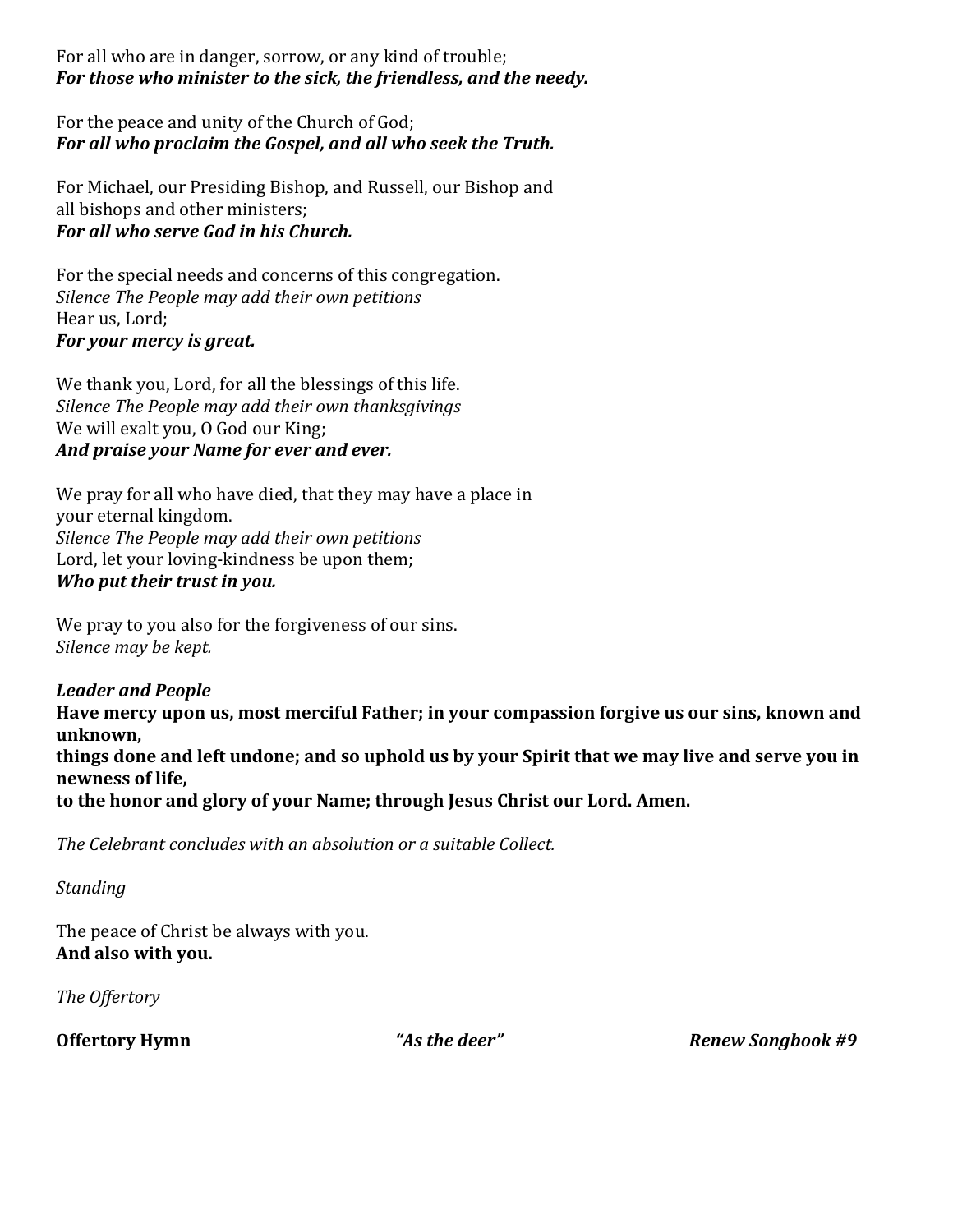

 Text: Sylvia G. Dunstan (1955-1993) © GIA Publications Tune: *Holy Manna,* from *The Southern Harmony* See endnote for reprint and streaming notice

### **The Holy Communion**

*Standing*

The Lord be with you. **And also with you.** Lift up your hearts. **We lift them to the Lord.** Let us give thanks to the Lord our God. **It is right to give him thanks and praise**

It is right, and a good and joyful thing, always and everywhere to give thanks to you, Father Almighty, Creator of heaven and earth. But chiefly are we bound to praise you for the glorious resurrection of your Son Jesus Christ our Lord; for he is the true Paschal Lamb, who was sacrificed for us, and has taken away the sin of the world. By his death he has destroyed death, and by his rising to life again he has won for us everlasting life. Therefore we praise you, joining our voices with Angels and Archangels, and with all the company of heaven, who for ever sing this hymn to proclaim the glory of your Name.



Setting: Robert Powell (b. 1932)

See endnote for reprint and streaming notice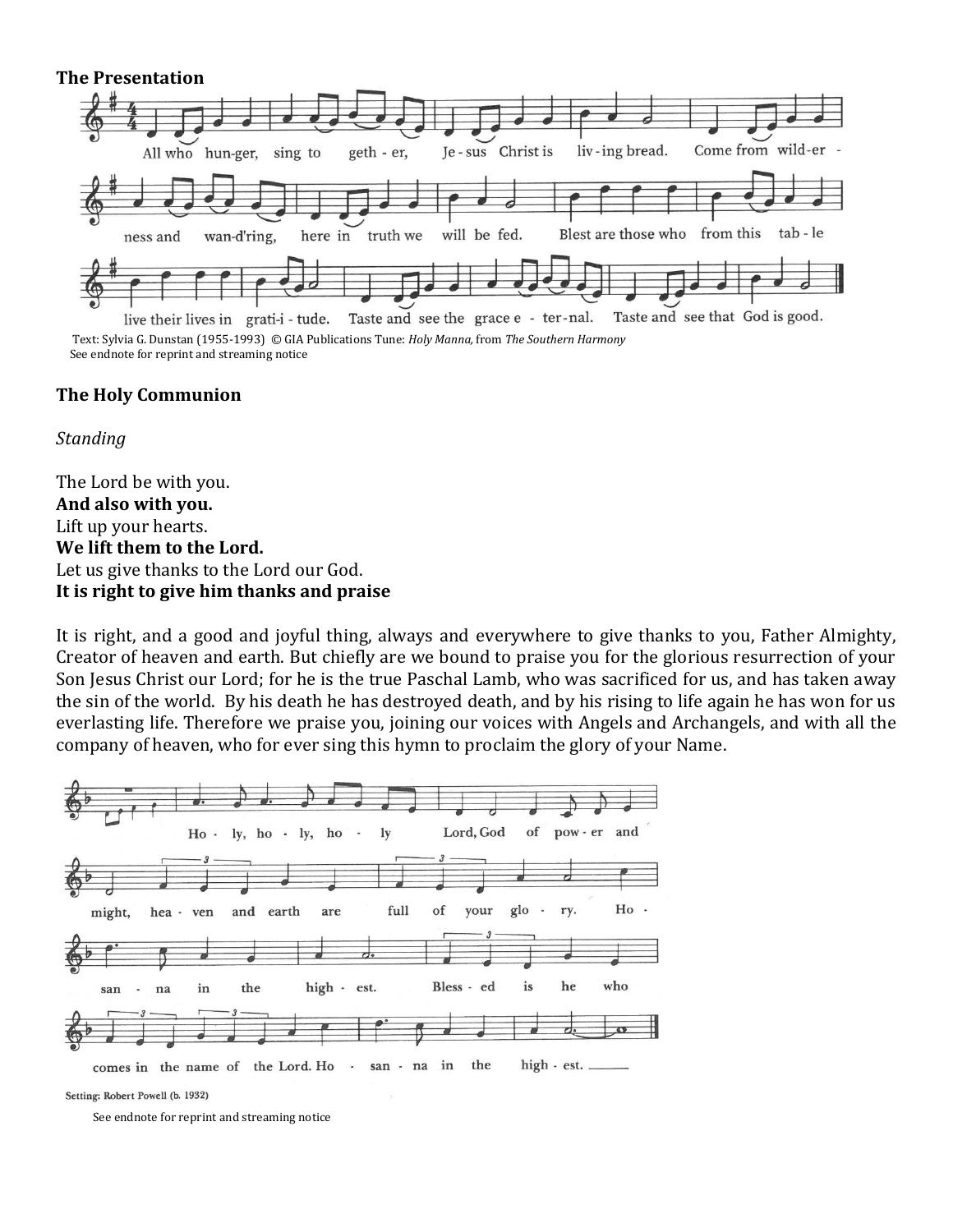## *The people remain standing or kneel*

We give thanks to you, O God, for the goodness and love which you have made known to us in creation; in the calling of Israel to be your people; in your Word spoken through the prophets; and above all in the Word made flesh, Jesus, your Son. For in these last days you sent him to be incarnate from the Virgin Mary, to be the Savior and Redeemer of the world. In him, you have delivered us from evil, and made us worthy to stand before you. In him, you have brought us out of error into truth, out of sin into righteousness, out of death into life.

On the night before he died for us, our Lord Jesus Christ took bread; and when he had given thanks to you, he broke it, and gave it to his disciples, and said, "Take, eat: This is my Body which is given for you. Do this for the remembrance of me."

After supper he took the cup of wine; and when he had given thanks, he gave it to them, and said, "Drink this, all of you: This is my Blood of the new Covenant, which is shed for you and for many for the forgiveness of sins. Whenever you drink it, do this for the remembrance of me."

Therefore, according to his command, O Father, **We remember his death, We proclaim his resurrection, We await his coming in glory;**

And we offer our sacrifice of praise and thanksgiving to you, O Lord of all; presenting to you, from your creation, this bread and this wine. We pray you, gracious God, to send your Holy Spirit upon these gifts that they may be the Sacrament of the Body of Christ and his Blood of the new Covenant. Unite us to your Son in his sacrifice, that we may be acceptable through him, being sanctified by the Holy Spirit.

In the fullness of time, put all things in subjection under your Christ, and bring us to that heavenly country where, with all your saints, we may enter the everlasting heritage of your sons and daughters; through Jesus Christ our Lord, the firstborn of all creation, the head of the Church, and the author of our salvation.

By him, and with him, and in him, in the unity of the Holy Spirit all honor and glory is yours, Almighty Father, now and for ever. *AMEN.*

And now, as our Savior Christ has taught us, we are bold to say,

**Our Father, who art in heaven, hallowed be thy Name, thy kingdom come, thy will be done, on earth as it is in heaven. Give us this day our daily bread. And forgive us our trespasses as we forgive those who trespass against us. And lead us not into temptation, but deliver us from evil. For thine is the kingdom, and the power, and the glory, for ever and ever. Amen.**

**The Breaking of the Bread**

Alleluia, Christ our Passover is sacrificed for us. **Therefore, let us keep the feast, Alleluia.**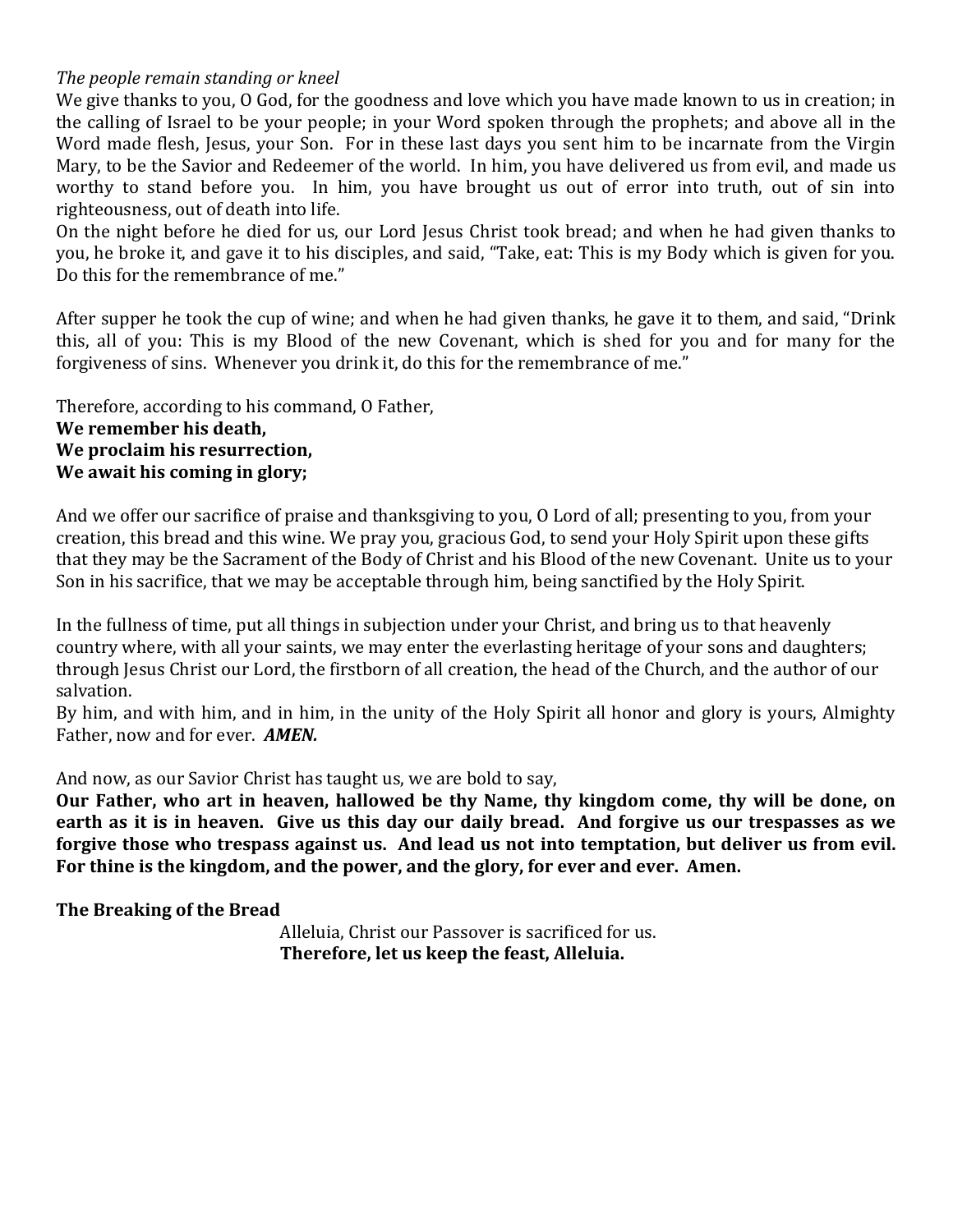# **Fraction anthem**



#### **Invitation to Communion**

#### *Presider*

Jesus said: I am the living bread that came down from heaven. He now gives this living bread to you, so that you may dwell in him and he in you. Come, the feast is prepared. Christ, the host, waits to meet you here.

### **The Communion of the People**

**Communion Hymn "In the Lord I'll be ever thankful"**



Words and Music: Jacques Berthier, Taizé © 1986, 1991, Les Presses de Taizé, GIA Publications, Inc. see endnote for reprint and streaming notice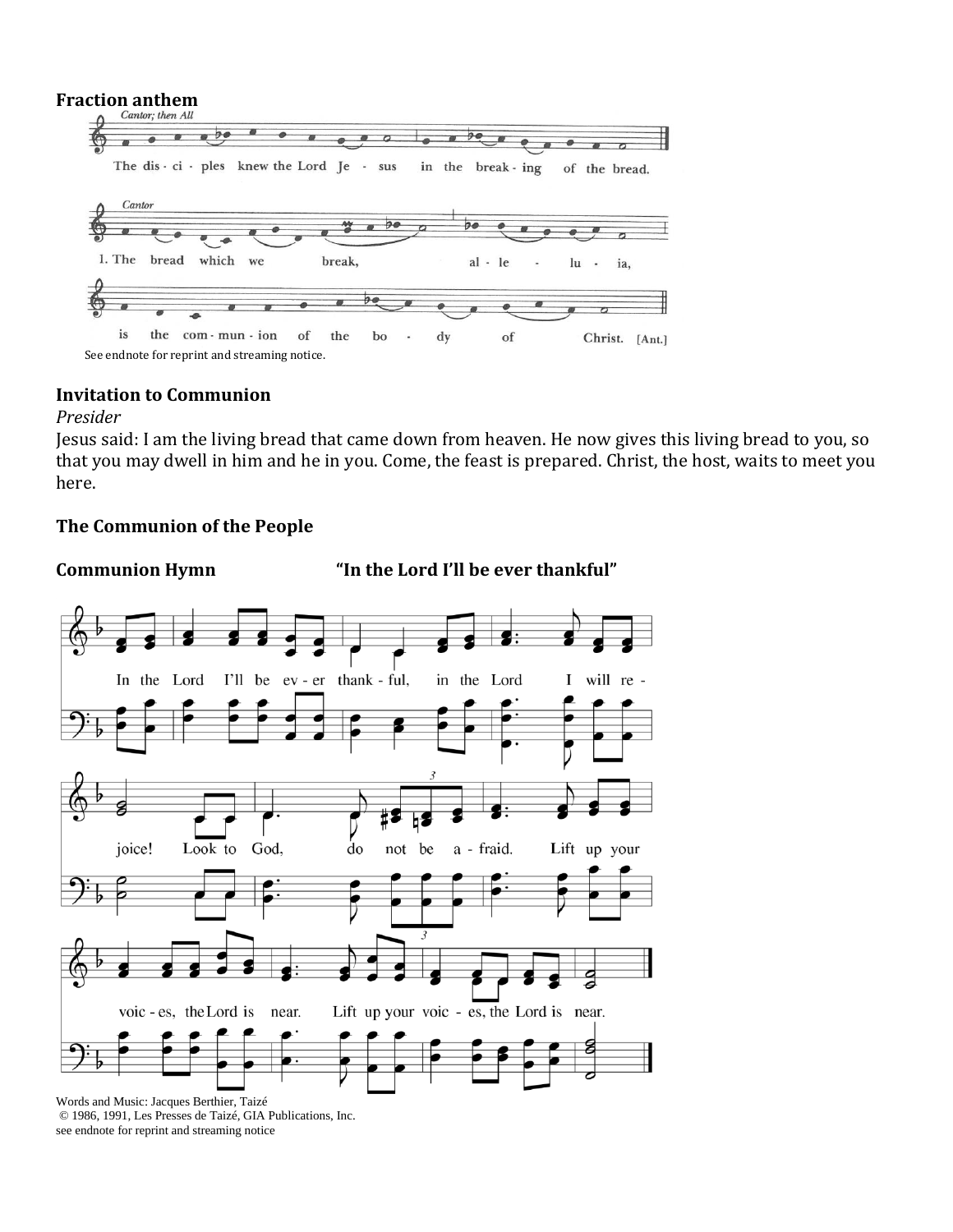### **"The kingdom of God is justice and peace and joy"**



Words and Music: Jacques Berthier, Taizé © 1986, 1991, Les Presses de Taizé, GIA Publications, Inc. see endnote for reprint and streaming notice

### **Post communion prayer**

#### Let us pray.

**God of abundance, you have fed us with the bread of life and the cup of salvation; you have united us with Christ and one another; and you have made us one with all your people in heaven and earth. Now send us forth in the power of your Spirit, that we may proclaim your redeeming love to the world and continue for ever in the risen life of Christ our Savior. Amen.**

### **The Blessing**

**Dismissal Hymn "Shine Jesus" Renew Songbook #247**

*The Dismissal* Go in peace to love and serve the Risen Lord. Alleluia, Alleluia. **Thanks be to God. Alleluia, Alleluia.**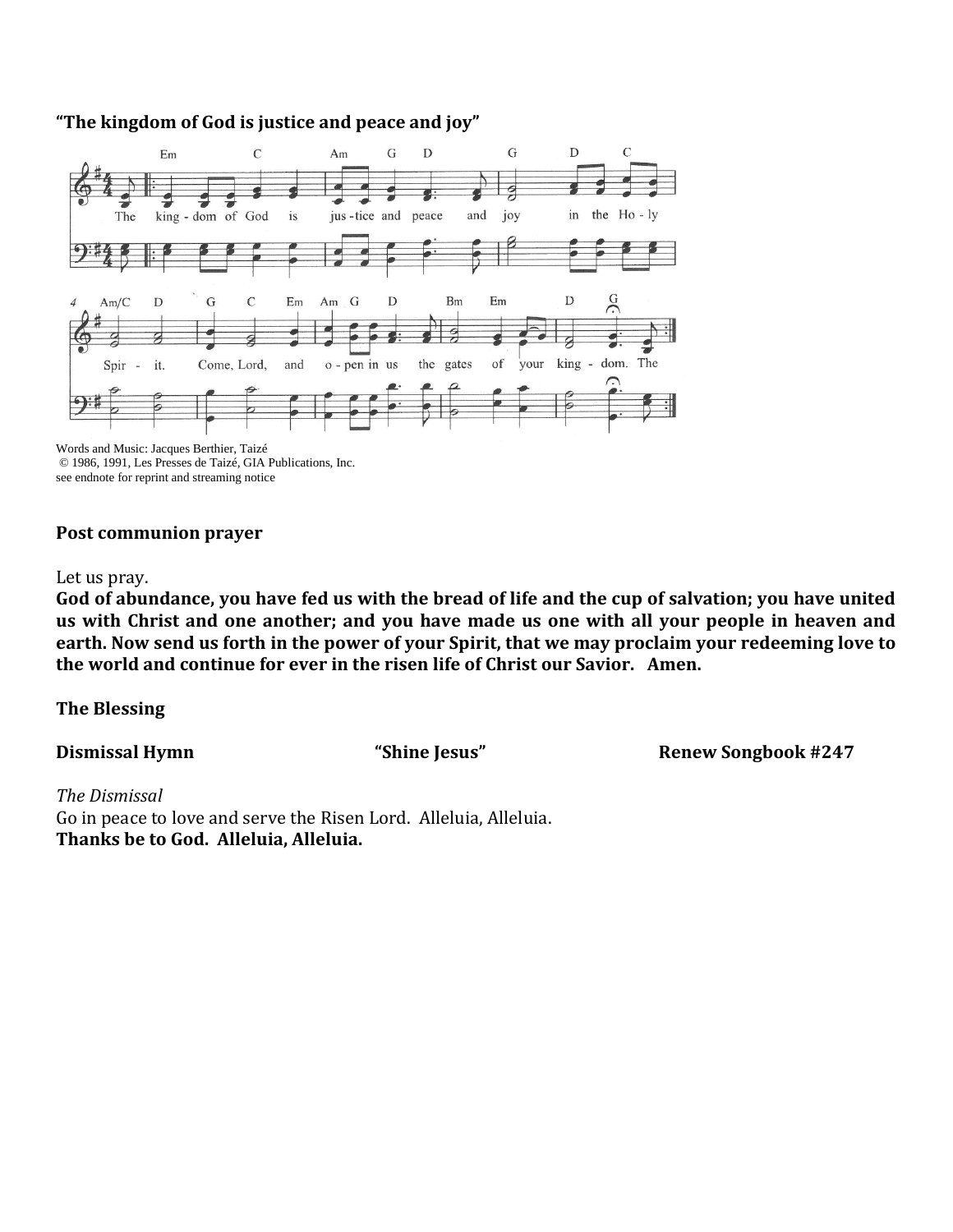# **PRAYERS OF THE PEOPLE**

*For healing:* Amy, Ashley, Ben, Bernice, Bill, Bob, Buddy, Carol, Cindy, Clay, Daniel, Dave, Dennis, Diane, Donna, Elaine, Esther, Evelyn, Francis, Frank, Freda, Gail, Jack, Jeff, Jenny, Jerry, John, Judith, Judy, Karin, Kate, Kathy, Kim, Kirsten, Kristi, Larry, LaVerne, Leigh, Linda, Lynn, Madelyn, Margaret, Marilyn, Marty, Mary Ann, Massey, Mel, Mendel, Mike, Milton, Myrna, Nancy, Natalie, Nelda, Nicolas, Pat, Patrick, Peggy, Ralph, Rita, Robert, Roger, Ron, Rose, Sandy, Sarah, Sherry, Steve, Terry, Tom, Tommy, Tony, Vera, Wayne and those who care for them.

*For those in prison:* for the prisoners, staff and families of prisoners and staff at Atmore Community Work Center, Atmore, AL.

*For those who have died:* Janie Moyer. May she rest in peace and rise in glory. *For birthdays:* Brent Norris

# **SAINT PAUL'S THIS WEEK**

## *TODAY*

- 7:30 am-Holy Eucharist
- 9 am-Christian Formation
- 10 am-Holy Eucharist
- 7 pm-NAR-NON & NA Open Meetings

# MONDAY

• 8 pm-AA

# TUESDAY

• 10 am- Bible Study "**Seven First Words of the Risen Christ"** led by Ralph Buck & Pastor Brent

# WEDNESDAY

- 10:30 am-Rector's Bible Study
- Noon Eucharist with Healing
- 7 pm-NA-Open Meeting
- THURSDAY
	- 4 pm-Women's Bible Study
	- 6 pm-AA Meeting
	- 8 pm-AA Open meeting

# **SATURDAY**

• 10 am-AA Meeting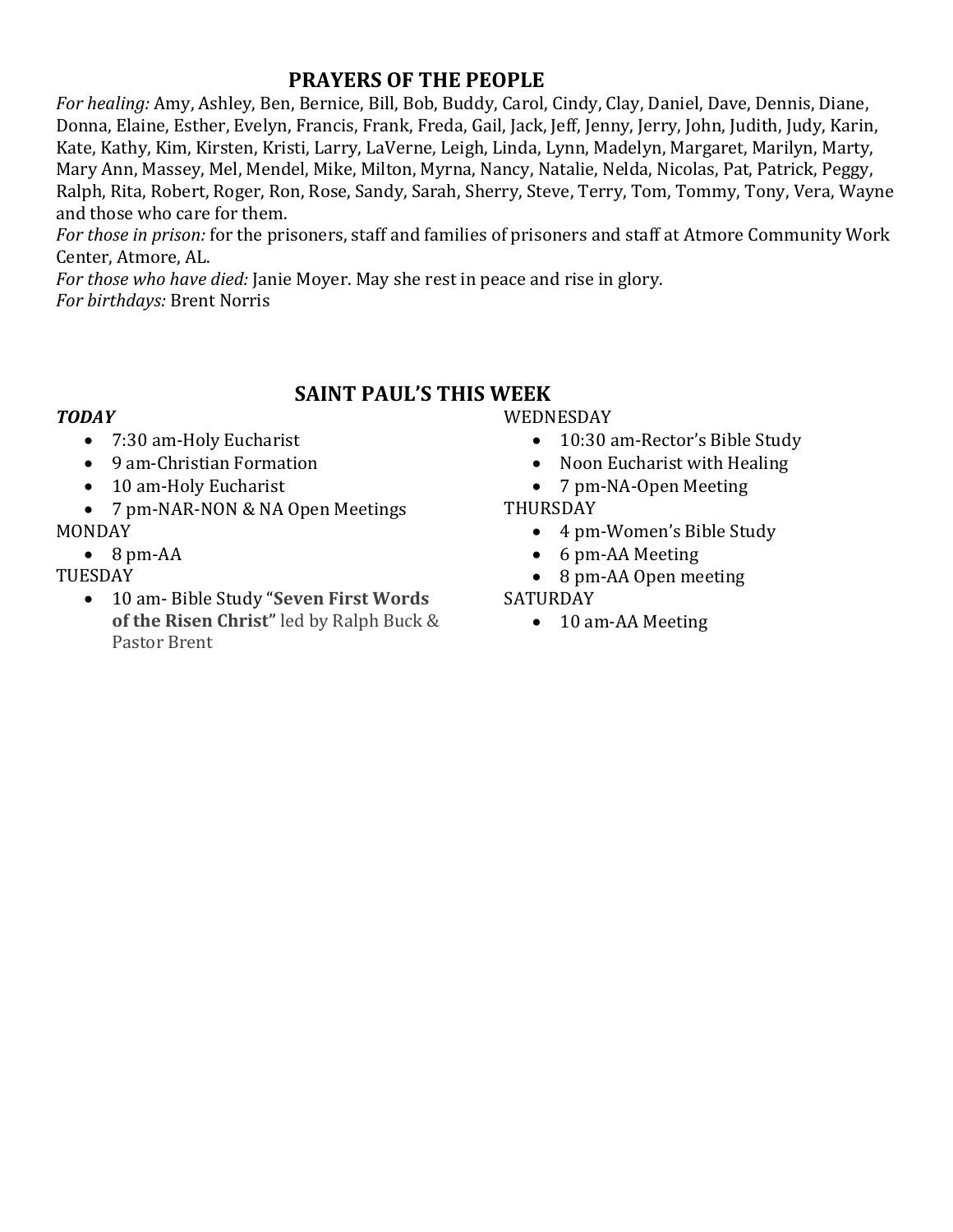# **REMEMBER ECUMENICAL MINISTRIES WHEN YOU SHOP**

Cake mix, brownie mix, Asian meals, Mexican meals, and laundry detergent.

# *RECYCLE PROGRAM FOR THE BUILDING FUND*

We can earn money for the church repairs by bringing our cans to church and placing them in the bin by the office on the Orchid St. side. There is no need to remove labels or wash or crush the cans. Donnie Bobe will take them to the recycling center and the money will be used for repairs. Contact Meg Scott or Donnie Bobe with questions.

# **SUMMER FEEDING PROGRAM RETURNS SUNDAY, MAY 29**

Saint Paul's once again joins with Foley Elementary School and others to feed children this summer. We've committed to feeding students who might otherwise not have a meal. We provide each child breakfast, lunch, and healthy snack for 5 days each week all summer. Please sign up in the parish hall or let the church office know how you would like to be a part of this important summer ministry. Financial contributions are always welcome and needed. For more information and details contact Katherine Allen.